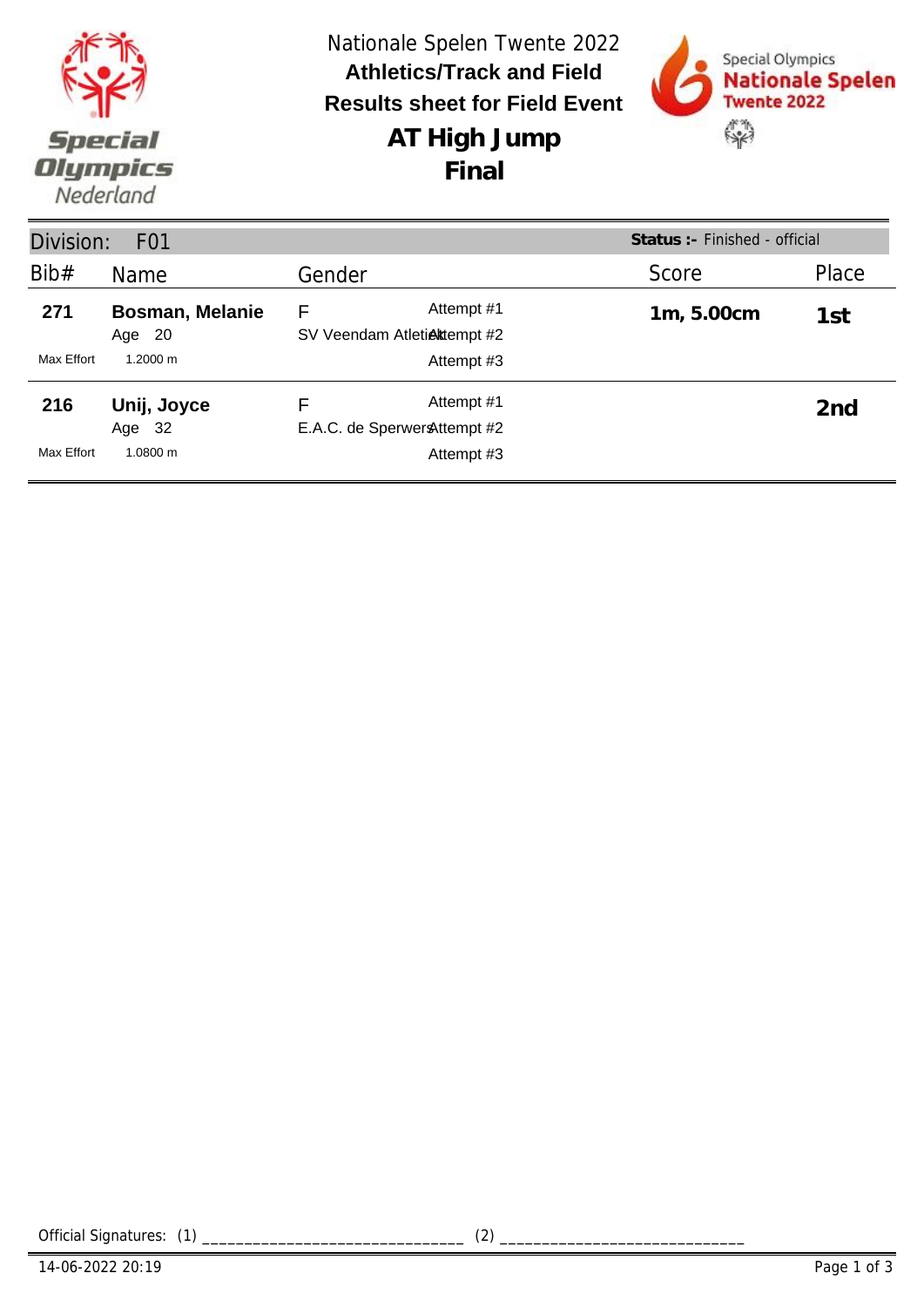

**AT High Jump** Nationale Spelen Twente 2022 **Results sheet for Field Event Athletics/Track and Field**

**Final**



| Status :- Finished - official<br>Division:<br>M01 |                       |                              |            |             |                 |
|---------------------------------------------------|-----------------------|------------------------------|------------|-------------|-----------------|
| Bib#                                              | Name                  | Gender                       |            | Score       | Place           |
| 248                                               | <b>Tennekes, Luke</b> | M                            | Attempt #1 | 1m, 30.00cm | 1st             |
|                                                   | Age 20                | Isala '96                    | Attempt #2 |             |                 |
| Max Effort                                        | 1.5000 m              |                              | Attempt #3 |             |                 |
| 228<br>Hoogaerts, DesmondM                        |                       |                              | Attempt #1 | 1m, 25.00cm | 2 <sub>nd</sub> |
|                                                   | Age 30                | <b>Hellas Utrecht</b>        | Attempt #2 |             |                 |
| Max Effort                                        | 1.3800 m              |                              | Attempt #3 |             |                 |
| 172                                               | Hulst, Bryan          | M                            | Attempt #1 | 1m, 25.00cm | 3rd             |
|                                                   | Age 22                | AV Spark SpijkenisAttempt #2 |            |             |                 |
| Max Effort                                        | 1.3800 m              |                              | Attempt #3 |             |                 |
| 86                                                | <b>Bakker, Robin</b>  | M                            | Attempt #1 | 1m, 20.00cm | 4th             |
|                                                   | Age 24                | AV Edam                      | Attempt #2 |             |                 |
| Max Effort                                        | 1.5000 m              |                              | Attempt #3 |             |                 |
| 155                                               | Adriaansen, MassimoM  |                              | Attempt #1 | 1m, 20.00cm | 5th             |
|                                                   | Age 18                | AV Scheldesport              | Attempt #2 |             |                 |
| <b>Max Effort</b>                                 | 1.5000 m              |                              | Attempt #3 |             |                 |

Official Signatures: (1) \_\_\_\_\_\_\_\_\_\_\_\_\_\_\_\_\_\_\_\_\_\_\_\_\_\_\_\_\_\_\_ (2) \_\_\_\_\_\_\_\_\_\_\_\_\_\_\_\_\_\_\_\_\_\_\_\_\_\_\_\_\_